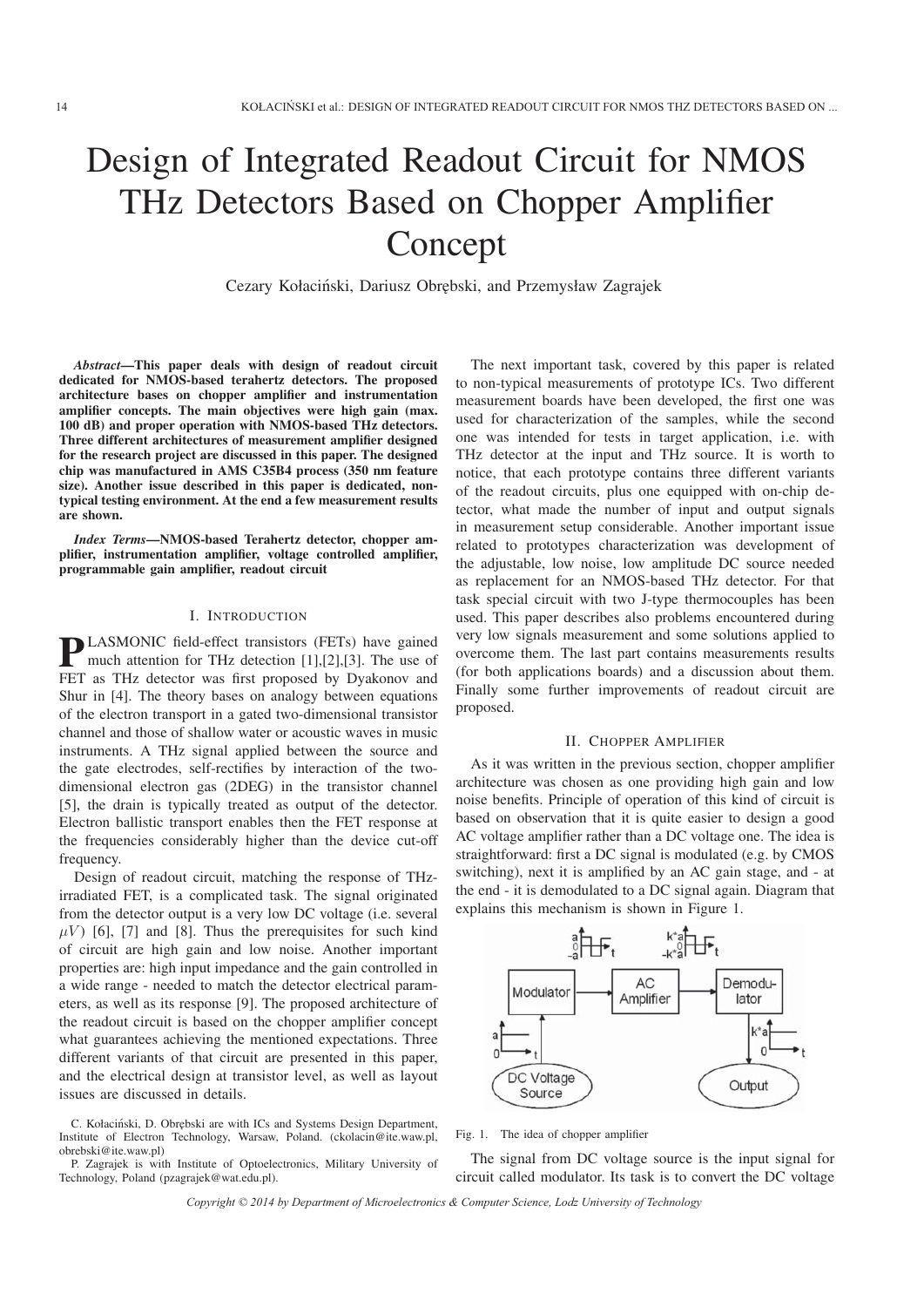*a* into the AC signal of *a* amplitude. Next this signal is amplified by an AC gain stage what produces output signal of *k\*a* amplitude. Finally, block called demodulator converts this square wave again into DC signal of value *k\*a*. That circuit concept has two fundamental benefits. First, it cancels the input offset voltage, because only AC component is amplified. This is the dynamic offset cancellation technique - it takes place when the amplifier is working. The second big advantage is *1/f* noise reduction. As the name suggests, it is a kind of noise with spectral power density increasing with decreasing frequency. For amplification of small DC voltage signals just this type of noise dominates over the second potential source of noise in MOSFET transistors - the thermal noise. Both features mentioned above are strongly recommended for discussed readout circuit and are the main causes of choosing the chopper amplifier architecture.

## *A. Modulator*

The modulator converts DC voltage signal of *a* value into a square wave of *a* amplitude. This is a simple task and it could be realized by the basic circuit using four CMOS switches (transmission gates). This architecture is shown in Figure 2.



#### Fig. 2. Modulator architecture

There are two pairs of switches - first of them is controlled by signal *PHI* and second one by signal *nPHI* (PHI negation). This circuit has two modes of operation: in the first one the top/bottom switches are on and the left/right are off - *in* signal appears at output *outp*, *outn* is grounded. In the second mode the situation is strictly opposite: top/bottom switches are off, left/right are on and *in* signal appears at *outn*. The switching frequency in this case is not a critical parameter, because the detector response is not expected to change too fast. On the other hand, it determines the  $f_{chop}$  frequency for whole chopper amplifier. Arbitrarily  $f_{chop} = 1 kHz$  has been chosen, so the input signal can not change faster than 500 times per second ( $f = 500$  Hz is the Nyquist frequency).

## *B. AC Amplifier*

The AC amplifier amplifies square wave signal coming from the modulator. Main requirements for this circuit are: high input impedance, high gain and immunity to interferences. These features can be achieved in architecture called instrumentation amplifier. The schematic of the AC amplifier, which bases on instrumentation amplifier topology, is shown in Figure 3 (see next page).

In proposed circuit, in respect to the traditional instrumentation amplifier architecture, the input stage has been doubled. It was done, because in single-staged circuit it is relatively hard to achieve the high gain because of required  $R_{f1/f2}$  to  $R_{11/12}$  ratio (see Figure 3). According to (1) - to provide the high gain -  $R_{f1/f2}$  value has to be very high or  $R_{11/12}$ has to be very low. Both cases cause some drawbacks in IC implementation. High resistance can be achieved using high-resistive polysilicon layer, which is characterized by high relative variations of resistance. On the other hand, ability to use low resistances is limited by process design rules (i.e. minimum number of squares for polysilicon resistor). Using two input stages in series results in their gains to be multiplied (in linear scale) and makes it possible to apply moderate value of resistances in each stage.

It is important to notice that circuit presented in Figure 3 ensures also high input impedance and allows simple gain control by changing the  $R_{11}$  and  $R_{12}$ . Its output stage contains the operational amplifier in differential configuration. This property enables to achieve the high Common Mode Rejections Ratio (CMRR). It is very important because of noise contributed by CMOS switches in modulator.

The gain of the amplifier presented in Figure 3 is given by equation (1).

$$
k_u = -\frac{R_3}{R_2} (1 + 2\frac{R_{f1}}{R_{11}})(1 + 2\frac{R_{f2}}{R_{12}})
$$
 (1)

Analysis of the voltage signals leads to the three equations: (2), (3) and (4) (with symbols corresponding to Figure 3).

$$
a_2(t) = \frac{1}{2} \cdot k_1 \cdot k_2 \cdot V_{in}(t) +
$$
  
\n
$$
\frac{1}{2} \sum_{j=1}^{n=2} k_j \dots \cdot k_n \cdot (Viol_j - Viol_j)
$$
  
\n
$$
a_2(t)' = -\frac{1}{2} \cdot k_1 \cdot k_2 \cdot V_{in}(t) -
$$
  
\n
$$
\frac{1}{2} \sum_{j=1}^{n=2} k_j \dots \cdot k_n \cdot (Viol_j - Viol_j)
$$
  
\n(3)

$$
out_2(t) = a_2(t) - a_2(t)' =
$$
  
\n
$$
\underbrace{k_1 \cdot k_2 \cdot V_{in}(t)}_{desirable} + \underbrace{\sum_{j=1}^{n=2} k_j ... \cdot k_n \cdot (Viol_j - Viol_j)}_{underirable}
$$
 (4)

Equation  $(4)$  shows that after the *n* gain stages (in our particular case - two) output signal contains two components: first one - desirable - which is an input voltage multiplied by gains; and the second one - undesirable - that contains the difference between the input offset voltages of operational amplifiers. To minimize that unwanted component the offset voltages of used operational amplifiers should be as equal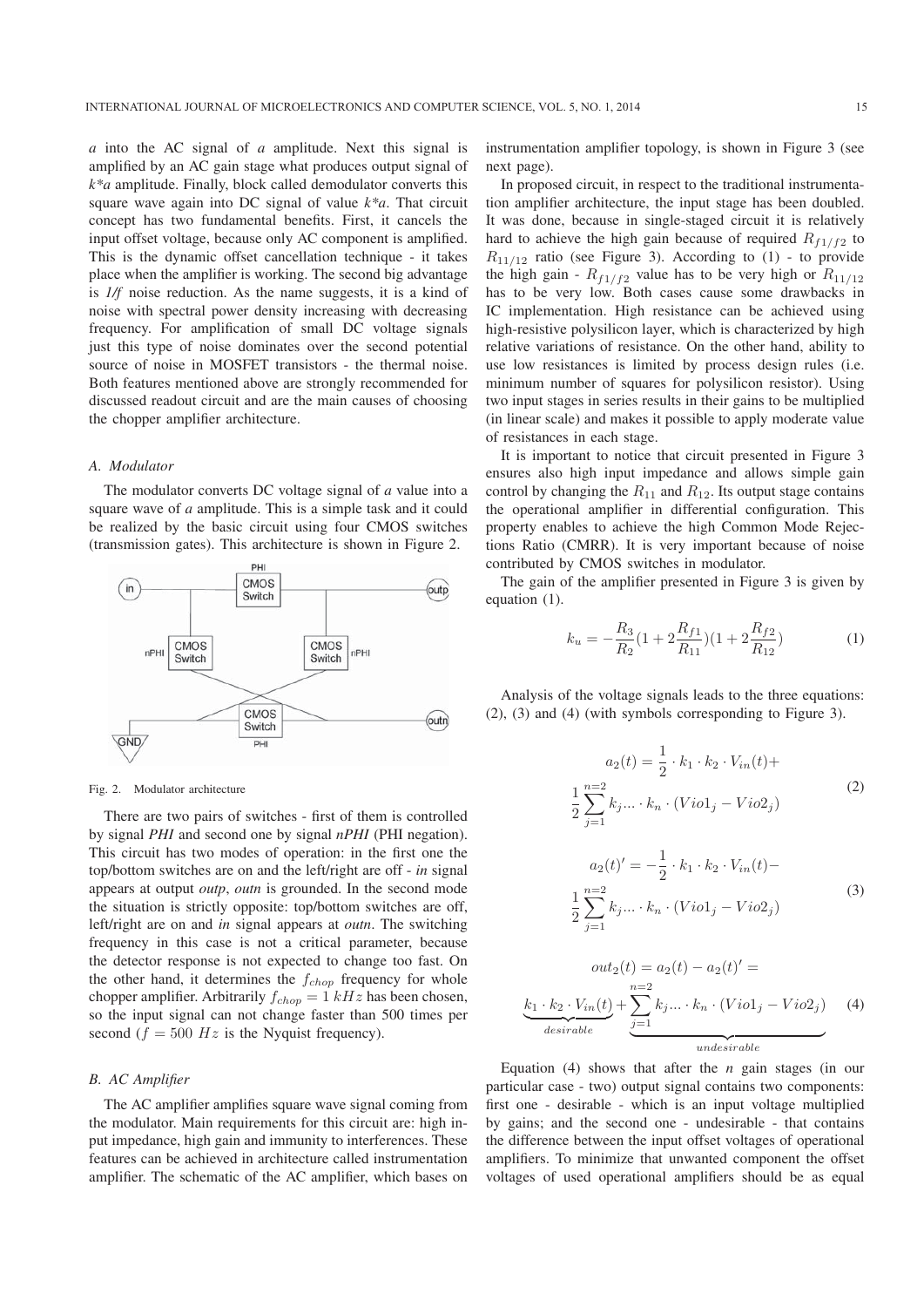

Fig. 3. Architecture of used instrumentation amplifier

as possible. To achieve that, special cell containing two operational amplifiers has been designed. These amplifiers are electrically independent, but their layouts have been combined, resulting in minimization of input offset voltage difference.

As the NMOS detector response is proportional to the intensity of THz radiation, the ability to adjust the gain of readout circuit towards the range of input signal from the detector is the next desired feature. There are two basic types of Variable Gain Amplifiers (VGA), each one has different method of gain control:

- Voltage Controlled Amplifier (VCA). This is a device that adjusts its gain in proportional manner in response to the applied control voltage signal. The control is pure analog, gain can be changed continuously within the chosen range.
- Programmable Gain Amplifier (PGA). This is an amplifier which gain can be controlled by external digital signals.

The concepts of VCA and PGA were utilized in some of three variants of designed readout circuit. This guarantees gain control in a very wide range.

## *C. Demodulator*

The demodulator block converts square wave signal of *a* amplitude into a DC voltage signal of *a* value. There are many different circuits known, that can implement this function, after analysis the sample and hold architecture has been chosen. This solution is very simple and was expected to produce good results. The schematic showing used architecture is presented in Figure 4.



Fig. 4. Sample and hold circuit

Sample and hold circuit samples input square wave during its positive half-period and hold the value of this signal ampli-

tude. Both the operational amplifiers are in voltage follower configuration, but they have common feedback loop. This provides low offset voltage on the output of the circuit. There are two modes of operation: sample mode and hold mode. In first of them the switch-key is closed and the input voltage is being stored in capacitor C and appears on the output. In the hold mode the switch-key is open and the capacitor is disconnected from the input buffer. Voltage stored in capacitor in previous mode is now held at the output. It is necessary to take care about the stability of the input follower during the hold mode - the key is open and the feedback loop of the input amplifier is cut. It can be fixed by adding extra switch-keys, which close the feedback loop of the input buffer.

The sample and hold architecture of demodulator requires additional control signal (sample signal) being in correlation with control signal of the modulator. It was decided to generate both these signals externally rather than place such source of interferences (another switching circuits) inside the chip.

#### III. READOUT CIRCUIT

This section describes details related to readout circuit design. First, the architectures of folded cascode amplifier, fully differential amplifier, VCA and PGA are presented. Then all three versions of chopper amplifier are discussed. The last subsection concerns layout design.

#### *A. Folded Cascode Amplifier*

The basic operational amplifier architecture, used to build some more complicated structures, is based on folded cascode circuit. This one - in comparison with other amplifier architectures - provides higher gain, wider input voltage range, minimization of Miller effect for gate-drain capacity in input transistors, and also can operate with lower supply voltage than another circuit solutions. The schematic of designed cascode circuit is shown in Figure 5 (see next page).

In this circuit high precision current mirrors with four transistors have been used. High current matching in active load provides high gain.

As mentioned in II-B, a special circuit called *double\_cascode* has been designed to achieve minimization of input offset voltages.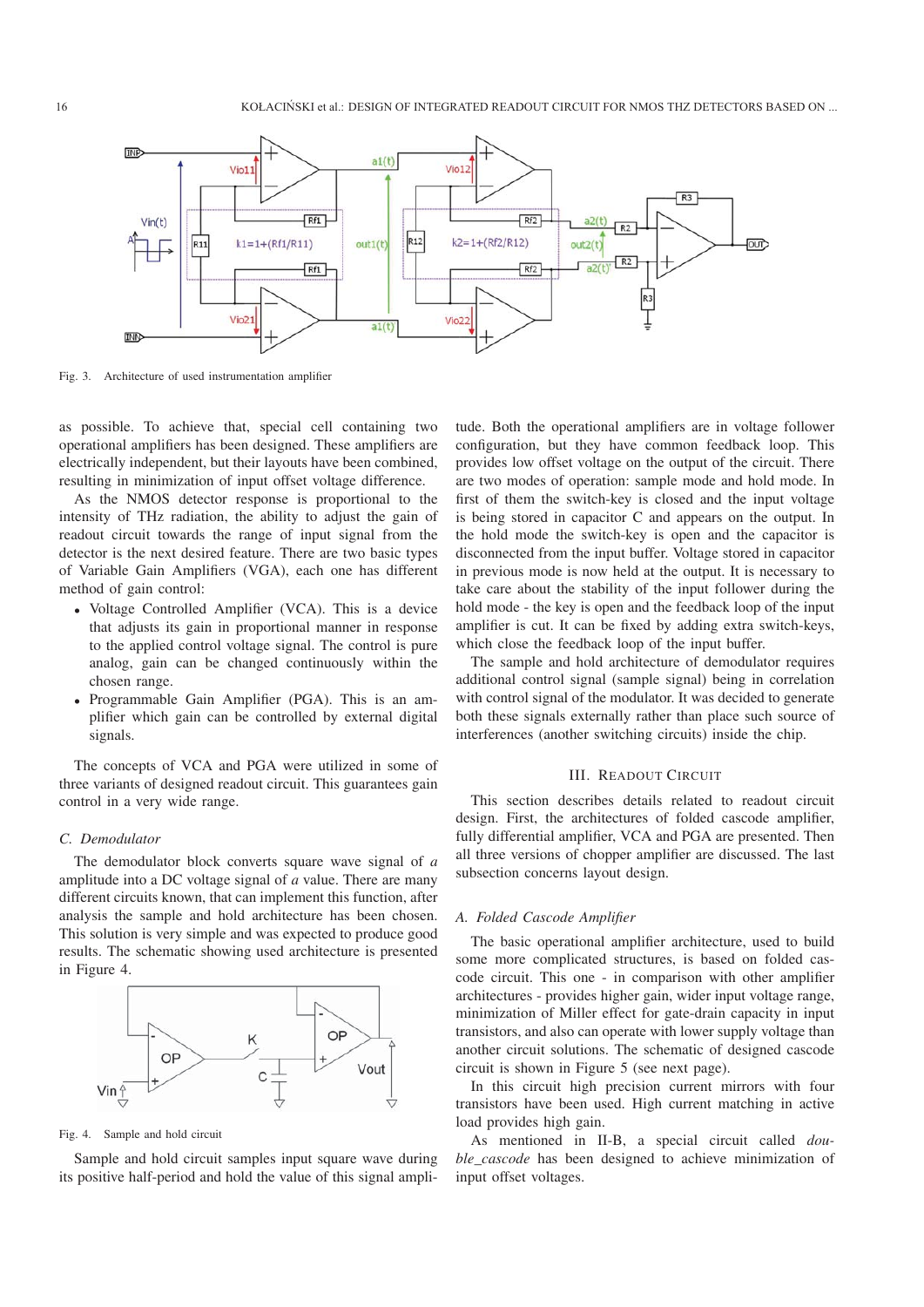

#### Fig. 5. Folded cascode circuit

## *B. Fully Differential Amplifier*

The fully differential amplifier is a device with symmetrical input and symmetrical output. This type of amplifier requires additional circuit called Common Mode Feedback (CMFB), which controls the common mode voltage on its outputs. In single-ended operational amplifier applications the negative feedback (by connecting output to the negative input) is used and it determines dc offset (differential voltage towards ground) on the output. If device has two outputs, the common mode voltage also must be determined and this task is carried out by CMFB. Functional diagram of CMFB is shown at the top of Figure 6.



Fig. 6. Common Mode Feedback: (top) Functional diagram; (bottom) Used schematic

The CMFB circuit performs three tasks: measurement of the common mode voltage, its comparison with the reference voltage and generation of the feedback signal which controls the amplifier. Used amplifier is a folded cascode circuit (described above) with two outputs, schematic of CMFB is shown at the bottom of Figure 6. This circuit bases on a dual differential configuration, with a diode connected NMOS providing the

common mode control voltage to the folded cascode circuit. With MP1-MP4 transistors matched, the current summed through MN1 is proportional to the difference between the output voltages Vo+, Vo- and the reference voltage Vcm set externally by a bias circuit. The feedback signal is used to bias the MN5-MN6 and MN7-MN8 transistors at the bottom of the folded cascode stage (see Figure 5). It is worth to notice that each stage of the amplifier needs CMFB, so circuit shown in Figure 6 is also used to bias MP11 transistor in the output stage of the folded cascode.

#### *C. Voltage Controlled Amplifier*

As it was mentioned previously (in II-B), the VCA circuit is an amplifier, with gain controlled in continuous manner by an analog signal. Usually the linear relation between the control signal and gain settings is desired. Architecture of the VCA block being the part of the designed IC is based on a simple PMOS differential pair with resistive load and the relation between gain of this circuit and transistors drain current. The idea is shown in Figure 7.



#### Fig. 7. The idea of VCA

The differential gain of a single PMOS pair (in saturation region) with two resistors is proportional to square root of drain current, so - to achieve linear relation - combination of two differential pairs has to be used (Figure 7).

To keep the transistors in saturation region it is required to limit the changes of drain currents to the proper range. Needed current source can be implemented using current mirror structure as it was shown in folded cascode (Figure 5). In the VCA circuit a resistive load is used intentionally instead of an active load. The gain of this circuit must be very low (0 dB - 20 dB range) and it can not be achieved using active load. It is also important to notice that change of drain current causes DC voltage change on the outputs. As long as the range of this changes is acceptable by the next stage, architecture presented in Figure 7 is sufficient.

#### *D. Programmable Gain Amplifier*

As it was described in (II-B), the PGA is an amplifier with gain controlled by external digital signals. This can be achieved using an instrumentation amplifier architecture (shown in Figure 3) with switched R1 resistor. Change of R1 influences the circuit gain according to relation (1). Modified instrumentation amplifier structure is shown in Figure 8 (next page).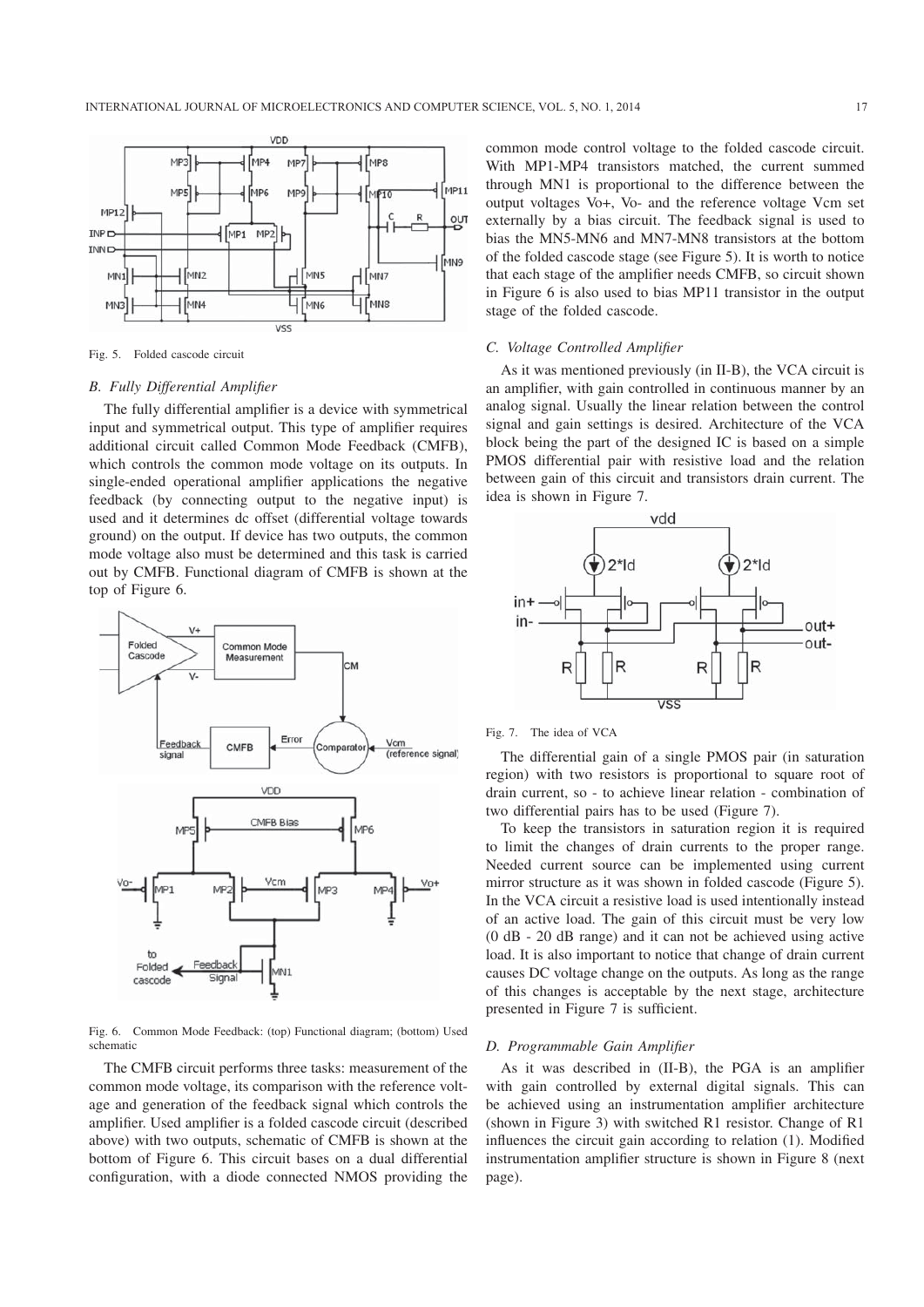

Fig. 8. Modified architecture of instrumentation amplifier

Depending on the S1/S2/S3/S4 control signals the R11a/R11b/R12a/R12b resistors are attached to feedback loops, what causes the gain to be equal to 100/1000/10000 (20/40/60/80 [dB]) respectively.

#### *E. Designed Versions of Chopper Amplifier*

According to information presented previously in III, three different versions of chopper amplifier have been designed. The difference between them concerns the AC amplifier architecture. The remaining blocks (modulator and demodulator) are exactly the same in all three circuits. First version of AC amplifier is shown in Figure 9.



Fig. 9. The first AC amplifier circuit

It is based on architecture presented in II-B, where the resistors in feedback loops can be switched. By means of control signals, gain of this circuit can be set to 100/1000/10000.

Second version of the AC amplifier is presented in Figure 10.



Fig. 10. The second AC amplifier circuit

It is very similar to the previous one, except that the fully differential amplifier has been placed in between fixed gain stages. This provides the ability to control common mode voltage after the first gain stage (by means of signal S3 - see III-B) to avoid saturation of devices in next circuit stages. In this way the influence of process variations and the interferences to the offset voltage can be compensated.

The last, third version of the AC amplifier is shown in Figure 11.



Fig. 11. The third AC amplifier circuit

In respect to the previous one, the VCA circuit has been added. This enables linear gain control in 1-10 range using signal S4, hence, the available range of gain in this circuit is  $100-100000$  (40 dB - 100 dB). In this circuit the fully differential amplifier performs an additional function - it cancels the VCA disadvantage concerning the relation between output DC component and gain settings (mentioned in III-C).

# *F. Chip Layout*

In this design the commonly-known layout techniques have been utilized to achieve high immunity to interference and low susceptibility to process variations. Multifinger transistors, dummy structures, common-centroid configurations have been used in order to maximize device matching. To avoid substrate coupling [10] special guard rings have been applied. The readout circuits are fully covered by the fourth metal layer, playing the role of shielding from RF interferences as well as THz radiation. To minimize the switching noise propagation by supply lines the power-cut technique has been also applied.

Figure 12 presents the layout view of designed IC (dimensions: 2.64 x 2.64 mm).



## Fig. 12. Chip layout

The circuit components are marked in this figure with following numbers: 1 - chopper amplifier with first version of the AC amplifier, 2 - chopper amplifier with second version of the AC amplifier, 3 - chopper amplifier with third version of the AC amplifier, 4 - chopper amplifier with first version of the AC amplifier, connected to the detector circuit, 5 - the detector circuit (see section IV).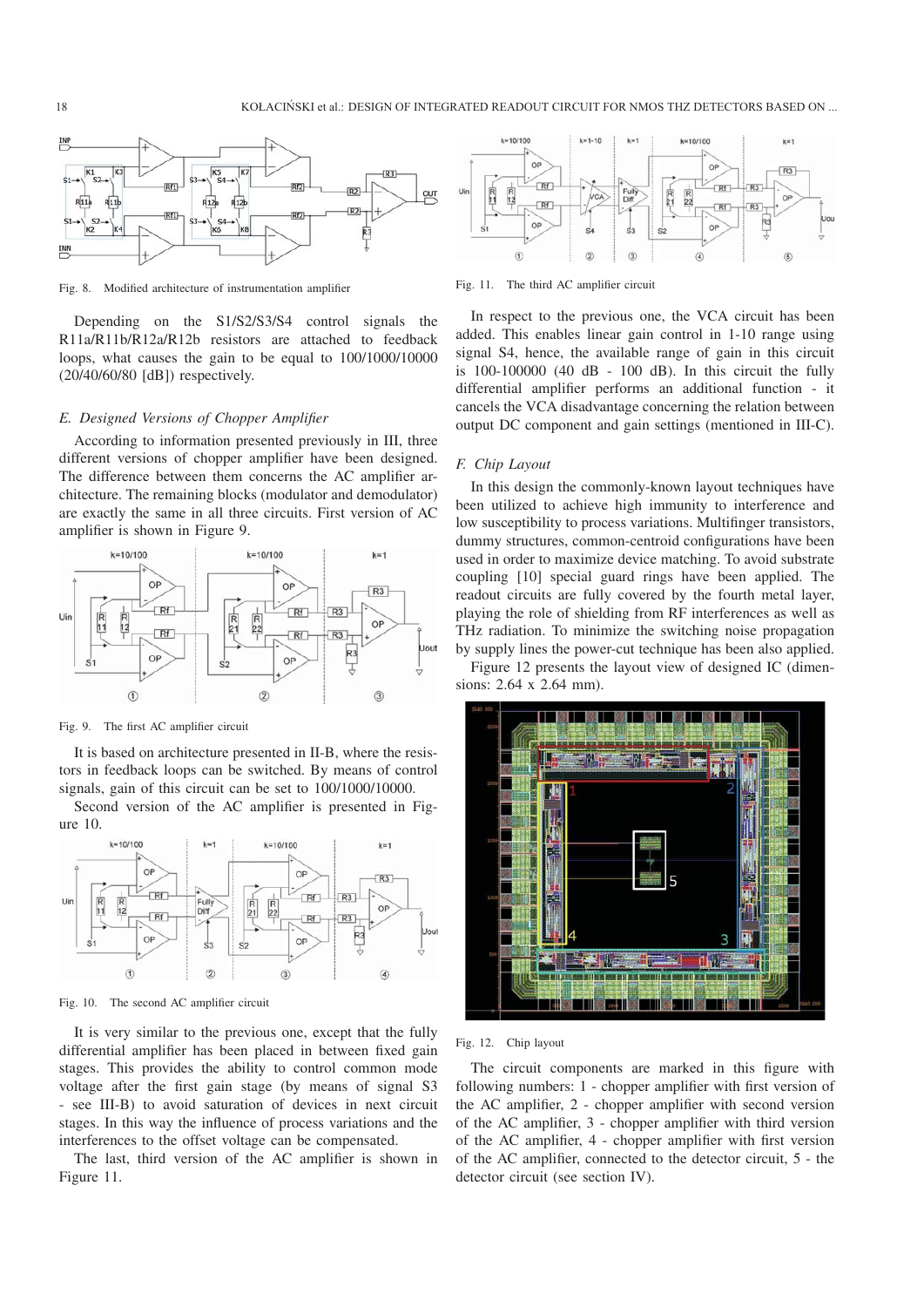# IV. ON-CHIP THZ DETECTOR CIRCUIT

The prototype IC was intended to be manufactured using regular MPW run of AMS C35B4 process [11]. Since the area of silicon consumed by discussed circuits together with I/O cells and the ring is significantly lower than minimum payable area in chosen run, it was decided to use the rest of silicon area to place on the chip another readout circuitry (fourth one) connected with detecting transistor equipped with antenna. The fourth readout circuit itself is a simple copy of the first variant discussed previously - as simplest and most reliable one. Due to the lack of any previous experiences concerning development of detecting circuits in chosen AMS process - on the one hand, and higher area cost of testing some collection of antennas - on the other, design of such an receiving circuit was based on extrapolation of previously examined solutions from ITE proprietary silicon process. Among all sets of NMOS + antenna one was chosen, providing maximum signal. The shape of receiving antenna was transferred in one-to-one scale, but in opposite to original solution it was created using all the four available metal layers, connected together by the via arrays. Taking into account that thickness of isolation between metalization levels in the IC is lower than THz wave length, such "sandwich structure" can be considered as single, thicker layer. To satisfy the design rule for maximum width of metal layers it was necessary to cut them with the sets of parallel slots of dimensions non visible for the THz wave. Moreover, slots in odd and even metal layers were distributed alternately. The rules of maximum slot length were satisfied by placing metal bridges within them. Another important issue was the choice of detecting transistor. During previous experiments it was observed, that maximum signal is yielded from FETs of moderate dimensions, close to process minimum, that's why it was not suitable to transfer detecting NMOS one-to-one from silicon process of nearly ten times larger feature size. On the other hand, the minimum transistor would be very hard to attach to the receiving antenna structure without narrowing the original metal paths, resulting in large parasitic inductance. Basing on these facts the NMOS of  $w = 5 \mu m$  and  $l = 1.2 \mu m$ was chosen as optimum, moreover allowing the metal path of minimum width to be placed above its gate and contacted to the polysilicon from both sides.

#### V. PROTOTYPES MEASUREMENT

## *A. Application Board*

The application board, shown in Figure 13 (top) was dedicated to prototypes measurement. It was *a priori* anticipated that due to the small input signals fed to IC under test special attention must be paid to shielding, the supply lines decoupling and external interferences elimination in the application board. First, the board is supplied from 12 V/7.5 Ah rechargeable battery instead of typical power supply. The target IC supply of 3.3 V and the virtual ground potential are produced at the board level using linear regulators, for the second voltage (1.65 V) made from 3.3 V the LDO regulator IC is applied. In similar way, at the board level, the clock signals for modulator and demodulator are produced. The ICL8038 integrated signal generator and two 4047 monostable multivibrators are used

for that purpose, fully satisfying non restrictive requirements for those two signals. The 1.2 V from another, small battery is fed to the input dividers attached to the IC under test. The DIP-switch with pull-up resistors used for gain selection, potentiometers for input signal and VCA control, test socket and decoupling capacitors are remaining components of application board. Using the battery supply and on-board generators, it was possible to reduce the number of connections to line-powered devices to the single one - oscilloscope.



Fig. 13. Designed application board for prototypes characterization: (top) universal board with components (first version); (bottom) metal enclosure with external terminals (later version)

The next important issue was careful shielding of the IC under test, input signal dividers and switches to prevent them from working as receiving antenna. The mentioned 1.2 V battery and resistive divider were used to test the prototype IC with minimum gain setting. For the higher gains it was necessary to provide the low-noise, stable and furthermore adjustable source of DC signal ranging from tens of  $\mu$ V to several mV. The typical value of the output voltage from precise voltage reference IC is 1.25, 2.5 or even 5.0 V, the same concerns typical battery cells. The resistive voltage divider applied to decrease it to some hundreds of  $\mu$ V would require large value of one of its components, what in turn would negatively influence the noise parameters of such reference voltage source. The next issue is ability of adjusting (ideally- in linear way) the reference voltage - needed to examine the linearity or testing the VCA. In discussed experiment, both problems were overcame by non-typical application of thermocouples. Two thermocouples connected in series in opposite polarity are used to produce the output voltage proportional to the difference of their temperatures. The proportionality coefficient (Seebeck constant) is in order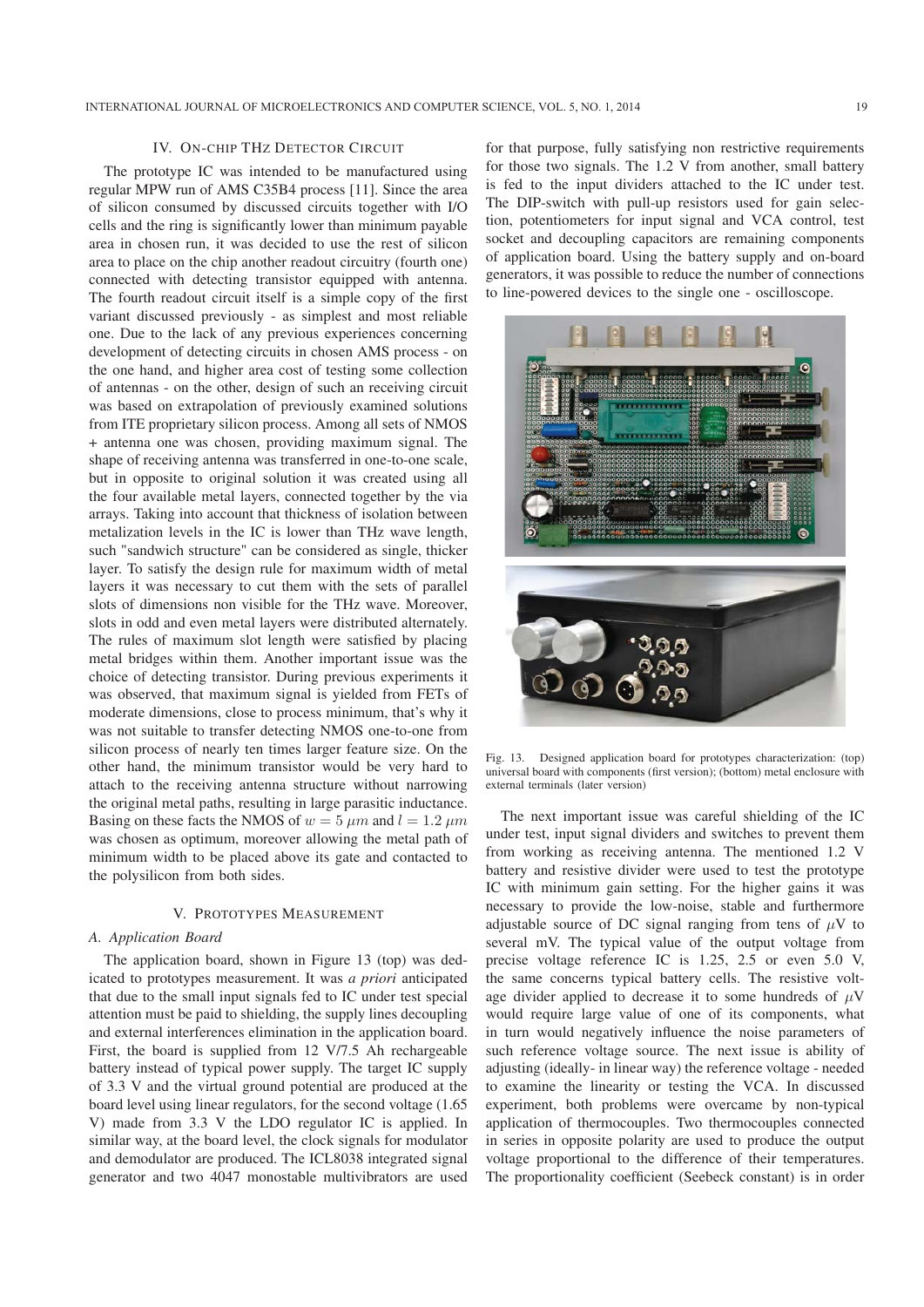of tens  $\mu$ V. In proposed solution one thermocouple is attached to the heatsink (large mass - thermal capacitance) heated up by two power resistors, while the second one is kept in constant temperature. At the beginning of experiments it was intended to put the second junction into thermostat but measurements shown that placing it in large amount of silicon oil in airconditioned room is fair enough. The thermocouples leads are connected together inside the metal box, where the auxiliary voltage divider (made of special low-noise, precise resistors) can be installed to decrease the voltage for measurements with maximum gain setting. Decoupling capacitor can be also attached there. All the connections of described circuit (thermocouples leads and wiring to the board) are made as shielded ones. Without any voltage divider the internal resistance of such a non-typical measurement signal source is approx. 40  $\Omega$  and the output voltage range is from the tens of  $\mu$ V to approx. 60 mV. It is worth to notice that this signal source also provides the galvanic separation between output (thermocouples) and control circuitry, what is also important for interferences elimination. Measurement results proved the usefulness of presented reference voltage source concept.

During the first chip tests it turned out that demodulator circuits (see II-C) oscillate when they are loaded by moderate capacitance, i.e. cable and even oscilloscope probe capacitance. Proper circuit operation was achieved by addition of external buffers to provide cable capacitance decoupling. Modification of the demodulator block is undoubtedly one of the issues that should be addressed in next version of design.

Figure 13 (bottom) shows the application board within the shielding enclosure. Enclosure is equipped with external terminals - BNC sockets, switches and potentiometers.

#### *B. Measurement Results*

As it was mentioned in previous section (V-A), external voltage followers were added at the PCB level to buffer the demodulator output. It turned out that even in this configuration this circuit has a tendency to oscillate when the output signal amplitude is close to its upper limit. It was assumed that analyzing the input signal of demodulator (by means of auxiliary, test outputs of the IC) is more reliable. This is a square wave with k\*a amplitude as it was shown in Figure 1.

If the amplifier works properly, square wave with amplitude equal to amplified input signal should be observed. In Figures 14 - 16 exemplary oscillograms are shown.

Figure 14 presents square wave for the 0.32 mV input voltage and gain set to 100/1000. Amplitude of AC signal meets the expectations but some noise is present. Probably these are interferences coming from the outside of the test setup (e. g. power net, other devices) or generated inside (clocking signals for modulator/demodulator) received and amplified by the IC under test.

Figure 15 shows common mode voltage control described in III-E. Depending on *vcm* signal, CM voltage for PGA input signals assumed different values. This mechanism constitutes protection against amplifier saturation.

Figure 16 presents linear gain control in chopper amplifier III. Depending on the *vca* signal, gain of the VCA can



Fig. 14. Chopper amplifier I: (top) input voltage=0.32 mV, k =100, square wave amplitude =32.6 mV; (bottom) input voltage =0.32 mV,  $k = 1000$ , square wave amplitude=320 mV



Fig. 15. Chopper amplifier II: (top) common mode voltage control, *vcm*=1.233 V; (bottom) common mode voltage control, *vcm*=1.395 V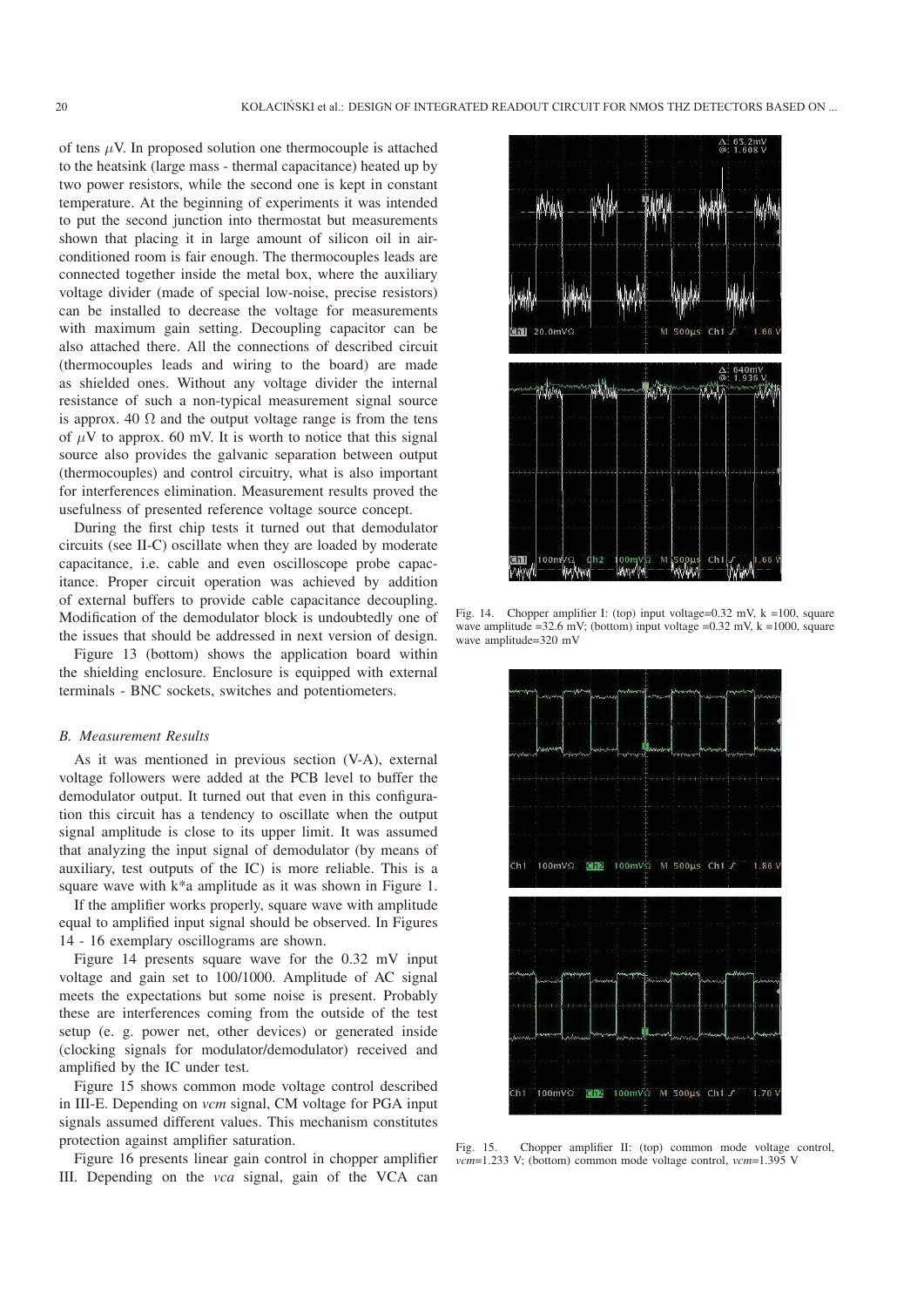

Fig. 16. Chopper amplifier III: (top) linear gain control, *vca*=1.692 V => k=100; (bottom) linear gain control,  $vca = 0.2292$  V => k=1000

be controlled in 1-10 range. In these figures also unwanted phenomenon can be observed - high DC offset on circuit output. It is directly connected with an undesirable component in equation (4). This offset is different for different chips, so it must be result of process variations. This proves that used layout techniques for mismatch minimization in some cases were insufficient. This definitely should be fixed in the next version of readout circuit.

# *C. Measurements with THz source*

In the previous section the set of measurements aiming at precise characterization of the developed IC was described in details. This part of the paper deals with another set of studies - tests with THz detector and THz signal source, that means, in environment close to target application for described IC. The tests were carried out at the Institute of Optoelectronics of the Warsaw Military University of Technology. The very specific character of measurements required another test board to be build in a form of complete device. To provide proper shielding and compact mechanical structure to fit into optical lane, the aluminum alloy casting was used as an enclosure of the device. To eliminate the possible interferences coming from power line, the battery supply was used and the set of four Li-Ion cells was placed at the bottom of the enclosure. Above it, the rectangular plate is fixed being the mechanical basis for two PCBs located one above the other and connected via multipin connector. The lower PCB contains the generators of two clocking signals - for modulator and demodulator, as well as linear regulators for three supplies : the main one of

3.3V, the virtual GND of 1.65V and 5V for output buffers. All the connections to elements located at the sides of device enclosure (BNC sockets for output signals, switches for setting the gain and selecting the output signals, potentiometer) as well as to batteries are routed to this lower PCB. In this way, the upper PCB can be easily dismounted and replaced to examine different variants of amplifier-detector circuit, requiring different connections and external components. There is an 8 mm diameter hole in the cover of the enclosure, needed to allow the THz beam to achieve the detector. The surface around this hole is covered with the conductive ESD protective foam, to suppress any interferences of THz wave, which are very probable in the measurement setup, taking into account the wavelength in a range of parts of mm. Experiments were started with the readout circuit variant connected with onchip THz detector described in section IV. Unfortunately, the response of this circuit, even with minimum gain settings, was dominated by excessive noise signal. This is caused by the RF interferences received by detecting circuitry and also thermal noise of the detector amplified by high impedance gain stages. The NMOS FET operating as detector, biased below the Vth constitutes the relatively high impedance, what allows any interferences received in its connections (including THz antenna) to be passed to the amplifier. Furthermore, the test board can not be entirely shielded because of the opening needed to direct the THz beam to the detector. It was proven, that setting the gate voltage of detecting NMOS above its Vth dramatically reduces the output noise level, because of decreasing the channel impedance, what suppresses the received interferences, but also suppresses the P-V effect caused by THz radiation.

In the second approach external NMOS-based THz detector assembled in DIL14 package, manufactured in ITE proprietary CMOS process during the former project, was connected at the PCB level to the first variant of an amplifier (PGA) from the IC under test. In Figure 17 (see next page) measurement results are shown for the detector exposed for THz beam and one covered with a blade, respectively.

Having in mind results from previous experiment, the input impedance of the readout amplifier was decreased for higher frequency range by applying the bypass capacitor. The output signals shown in the Figure 17 are taken after the second stage of the amplifier, via diagnostic outputs of the designed IC. The difference in output response of the "dark" (right) and irradiated (left) detector can be easily noticed, but the signal to noise ratio (approx. 53dB) needs to be improved. The final experiment with this test setup was performed for the third amplifier variant (presented in III-E) - one with the VCA put after two fixed-gain stages.

Its results are shown Table I (next page). The gate-source voltage of detecting NMOS FET was set to 1.623 V which is close to its threshold voltage. The linear gain regulation is achieved by changing the VCA control signal. This table describes two extreme corners: the voltage control signal equal to 0.162 V (VCA gain is set to 1) and with voltage control signal equal to -0.814 V (VCA gain is set to 10 - its upper limit).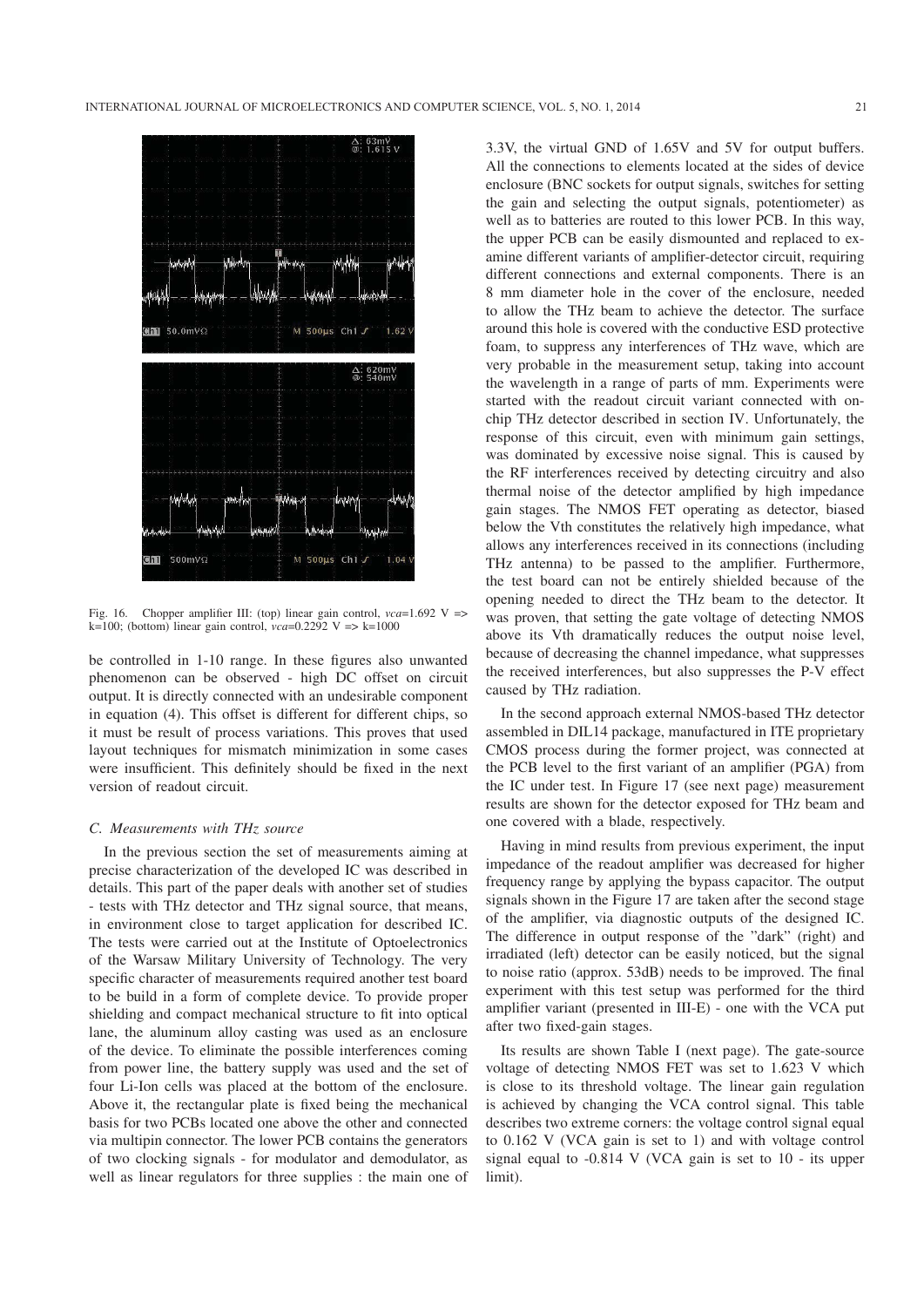

Fig. 17. (top) The application board used for THz measurement; (bottom) The output signal after the second gain stage for irradiated and covered detector (note different scale)

TABLE I VCA MEASUREMENT

| <b>Detector Gate</b><br>Voltage | <b>VCA Control</b><br><b>Voltage</b> | <b>VCA</b><br>Gain | <b>Total</b><br>Gain |
|---------------------------------|--------------------------------------|--------------------|----------------------|
| 1.263 V                         | $0.162$ V                            |                    | 10 000               |
| 1.263 V                         | $-0.814$ V                           | 10                 | 100 000              |

## *D. The selective AC amplifier*

The prototype ICs characterization as well as their tests in target application proved that chopper amplifier concept was the right choice for THz detector readout circuit. However, mentioned design suffered from the relatively large output noise level. Basing on the measurement results discussed in previous sections it was decided to spend additional effort to address this problem. It was identified, that the most promising filed of improvements is the AC amplifier placed in between the modulator and demodulator blocks. In the readout IC presented before, all the three versions of this block have a flat transfer curve in a range from DC to approx. 2 MHz. Since the response of irradiated NMOS FET operating as detector is a DC voltage, then the useful information after the modulation process is carried only by signal components of the switching (modulation) frequency and a few of its harmonics.That is why the low-side and high-side bandwidth limitation should result in elimination of a significant portion of unwanted signals (i.e. amplified interferences from the input, noise signal of the amplifiers) and thus, improvement of the noise parameters of the entire chopper amplifier circuitry. Figure 18 (see next page) presents the architecture of such modified structure, the theory of this improvements is given below.

At the circuit input, DC signal with the magnitude *A* and

single frequency component in  $f = 0$  is applied to the modulator block. As a result of modulation, its spectrum is convoluted with a square wave spectrum and produced signal, with trigonometric Fourier series expansion given by equation (5).

$$
U_m(t) = \sum_{l=1}^{\infty} \frac{2A(1 - (-1)^l)}{l\pi} \sin(l\pi t)
$$
 (5)

Modulated signal is then applied to the AC selective amplifier. In perfect, theoretical situation, only the frequency component  $f = f_c$  is amplified (with *k* gain), the other ones are entirely suppressed.

Demodulation process is made by a circuit similar to the modulator (it is also built of CMOS switches), but this time the square wave is convoluted with a sine signal (not a DC one). As a result of this operation, a rectified sine wave is produced, with trigonometric Fourier series expansion given by (6).

$$
U_d(t) = \frac{8kA}{\pi^2} - \sum_{l=2,4,6...}^{\infty} \frac{16kA}{\pi^2(l^2 - 1)} \cos(l\pi t)
$$
 (6)

Then, the LP filter with cut-off frequency  $f_o \ll f_c$  passes only the DC component of this rectified signal.

At the end, output wave is a DC signal with  $\frac{8A}{\pi^2}k \approx 0,81Ak$ magnitude, where *A* is an input magnitude and *k* is the gain of the AC amplifier for  $f_c$  frequency.

As a proof of this general concept, another application board was designed, in similar way as one used for measurements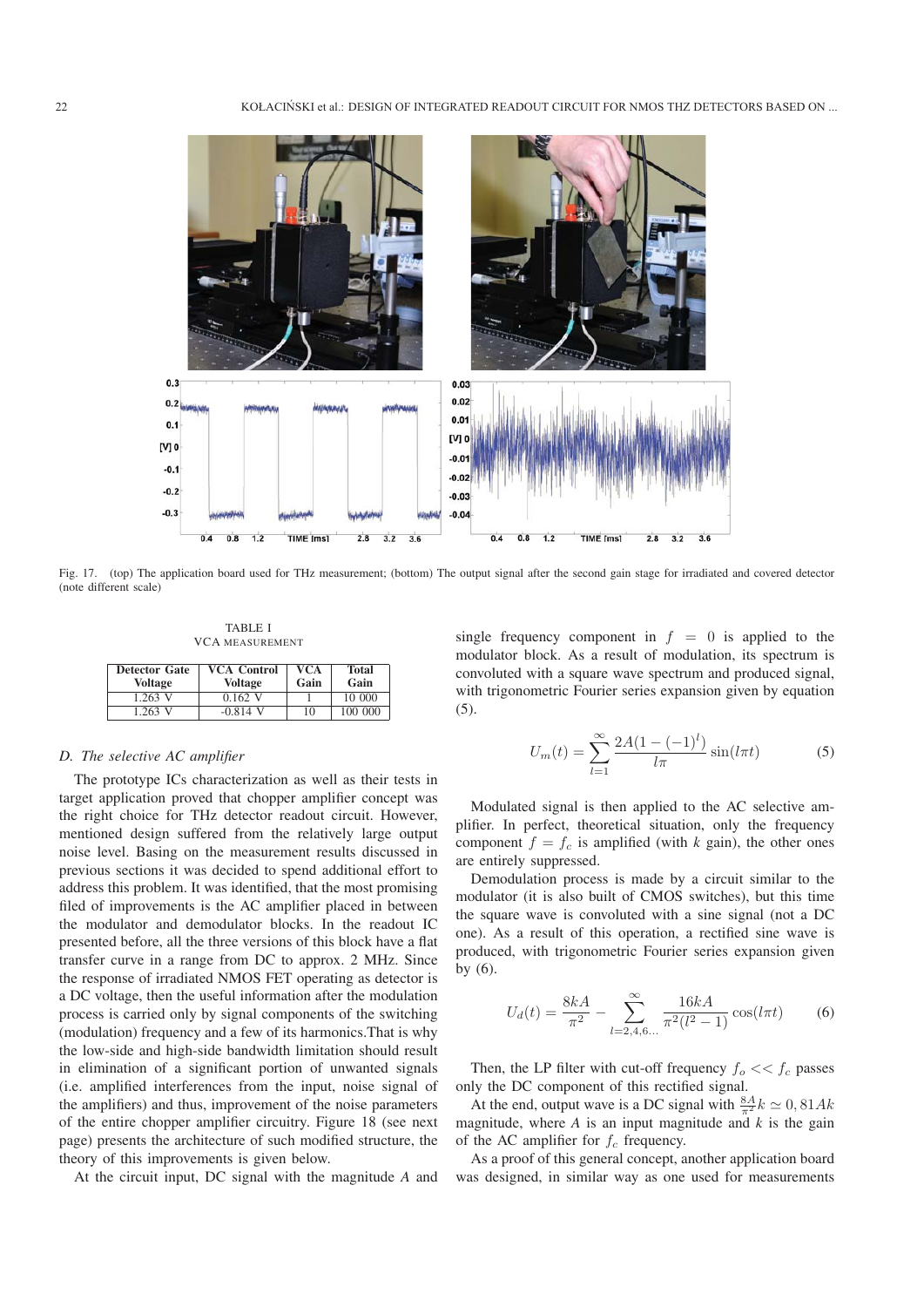

Fig. 18. Improved architecture of designed chopper amplifier with signals in time and frequency domains



Fig. 19. The schematic view of the chopper circuit with selective AC amplifier, based on the designed IC

with THz source. It was decided to use internal blocks of previously designed readout IC and extend it with some components at the PCB level, rather than build the entire circuit starting from scratch. The auxiliary test outputs, originally intended for observation of the IC internals behavior, were utilized to output the modulated signals (complementary ones) just after they traversed the first gain stage. At the PCB level two sections of LP and HP active filters were used for shaping the AC characteristics in a manner to pass the fundamental frequency of the modulator and up to its third harmonics - in this experiment the band is wider than in previously presented calculations. Demodulation process, as it was announced, is performed at the PCB level using the CMOS switches. The complementary outputs of the demodulator are subtracted, the remaining components of the switching frequency are eliminated by an LP filter, and resulting DC signal is buffered and sent to the output. The concept of measurements with selective AC amplifier built of the designed readout IC and some off-the-shelf component is shown in Figure 19.

On account of the fact, that the selective AC amplifier concept is anticipated to be used in a next version of readout IC, the switching frequency (modulation and demodulation) was increased to 200 kHz, what guarantees, that values of all passive components (especially capacitors) can be easily implemented inside monolithic IC. As a basis for the signal path built at the PCB level the low-noise, low offset operational amplifiers from Microchip were used. The PCBs were designed with a special attention payed to the signal path and ground planes routing, as well as local separation and careful decoupling of the supply lines for noisy components. Figure 20 shows the measurement setup for testing the readout circuit based on selective AC amplifier.

## VI. CONCLUSION

The measurements show that chopper amplifier architecture was the right choice for the IC design. The only problems concern demodulator circuit, what needs external buffering to drive capacitive load. This certainly will be addressed in